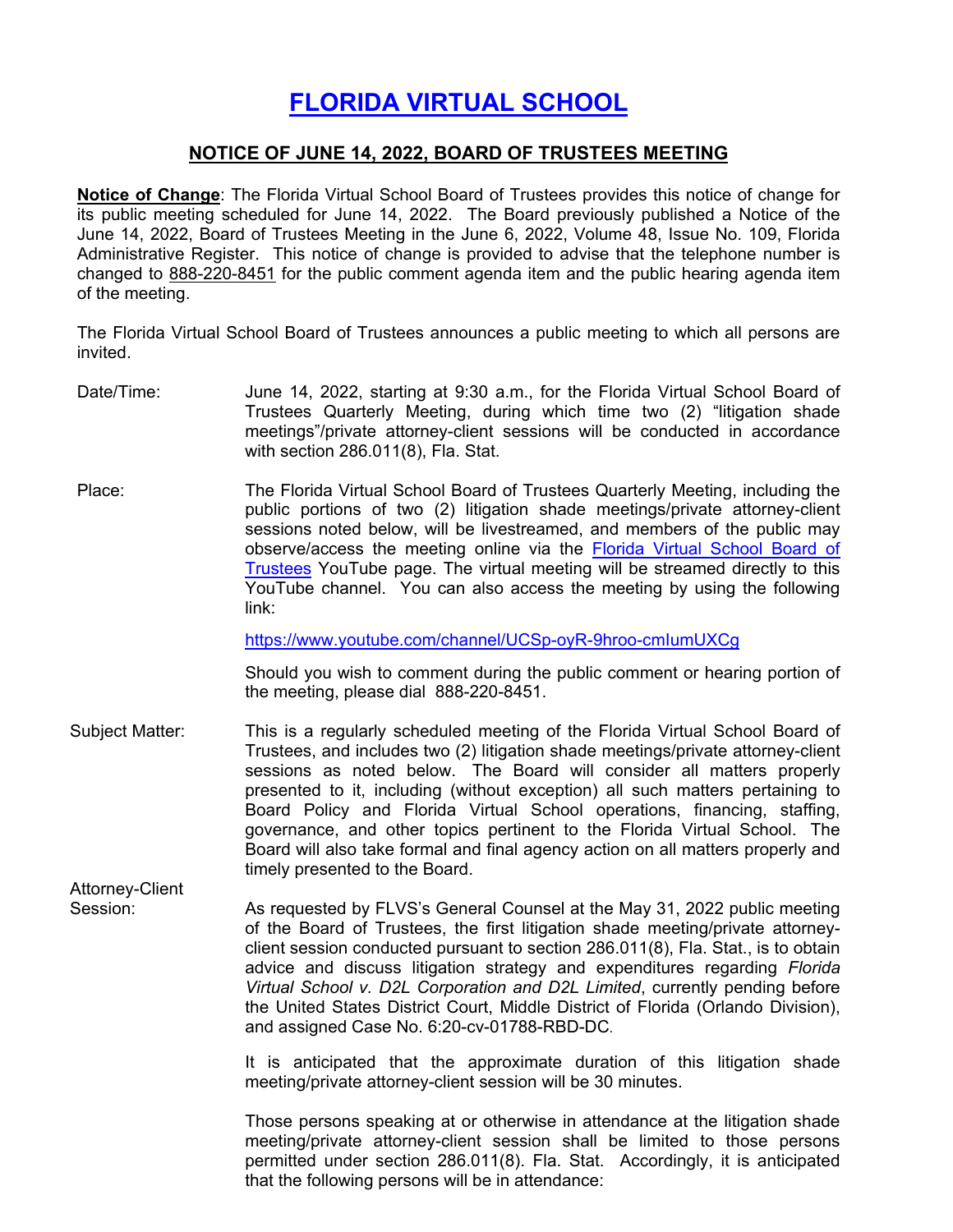Board of Trustees Member John Watret, Ph.D., Chair Board of Trustees Member Linda Reiter, Co-Chair Board of Trustees Member Rafael "Tony" Arza, Ph.D. Board of Trustees Member Kelly Garcia Board of Trustees Member Robert Kornahrens Board of Trustees Member Edward Pozzuoli President and Chief Executive Officer Dr. Louis J. Algaze General Counsel Dr. David J. D'Agata Senior Assistant General Counsel Luis R. Guzman FLVS outside counsel Robert W. Thielhelm, Jr., Baker & Hostetler, LLP FLVS outside counsel Lindy K. Keown, Baker & Hostetler, LLP Court Reporter

Pursuant to Florida law, the entire attorney-client session shall be recorded by a certified court reporter. No portion of the attorney-client session shall be off the record. A copy of the transcript will be made part of Florida Virtual School's public record after the litigation has concluded.

Attorney-Client

Session: As requested by FLVS's General Counsel at the May 31, 2022 public meeting of the Board of Trustees, the second litigation shade meeting/private attorneyclient session conducted pursuant to section 286.011(8), Fla. Stat., is to obtain advice and discuss litigation strategy and expenditures regarding *Florida Virtual School v. K12, Inc. and K12 Florida, LLC,* currently pending before the United States District Court, Middle District of Florida (Orlando Division) and assigned Case No. 6:20-cv-02354-GAP-EJK.

> It is anticipated that the approximate duration of this litigation shade meeting/private attorney-client session will be 30 minutes.

> Those persons speaking at or otherwise in attendance at the litigation shade meeting/private attorney-client session shall be limited to those persons permitted under section 286.011(8). Fla. Stat. Accordingly, it is anticipated that the following persons will be in attendance:

Board of Trustees Member John Watret, Ph.D., Chair Board of Trustees Member Linda Reiter, Co-Chair Board of Trustees Member Rafael "Tony" Arza, Ph.D. Board of Trustees Member Kelly Garcia Board of Trustees Member Robert Kornahrens Board of Trustees Member Edward Pozzuoli President and Chief Executive Officer Dr. Louis J. Algaze General Counsel Dr. David J. D'Agata Senior Assistant General Counsel Luis R. Guzman FLVS outside counsel Stephen Luther, Luther Law PLLC FLVS outside counsel Suzanne Barto Hill, Rumberger, Kirk & Caldwell, PA Court Reporter

Pursuant to Florida law, the entire attorney-client session shall be recorded by a certified court reporter. No portion of the attorney-client session shall be off the record. A copy of the transcript will be made part of Florida Virtual School's public record after the litigation has concluded.

Agenda: A copy of the meeting agenda may be obtained by contacting Mr. Bruce Moore, Board Clerk, at 2145 Metrocenter Blvd., Suite 100, Orlando, FL 32835; or at (407) 735-1191; or by email to [bmoore@flvs.net.](mailto:bmoore@flvs.net) It may also be obtained via<https://go.boarddocs.com/fla/flvs/Board.nsf/vpublic?open>